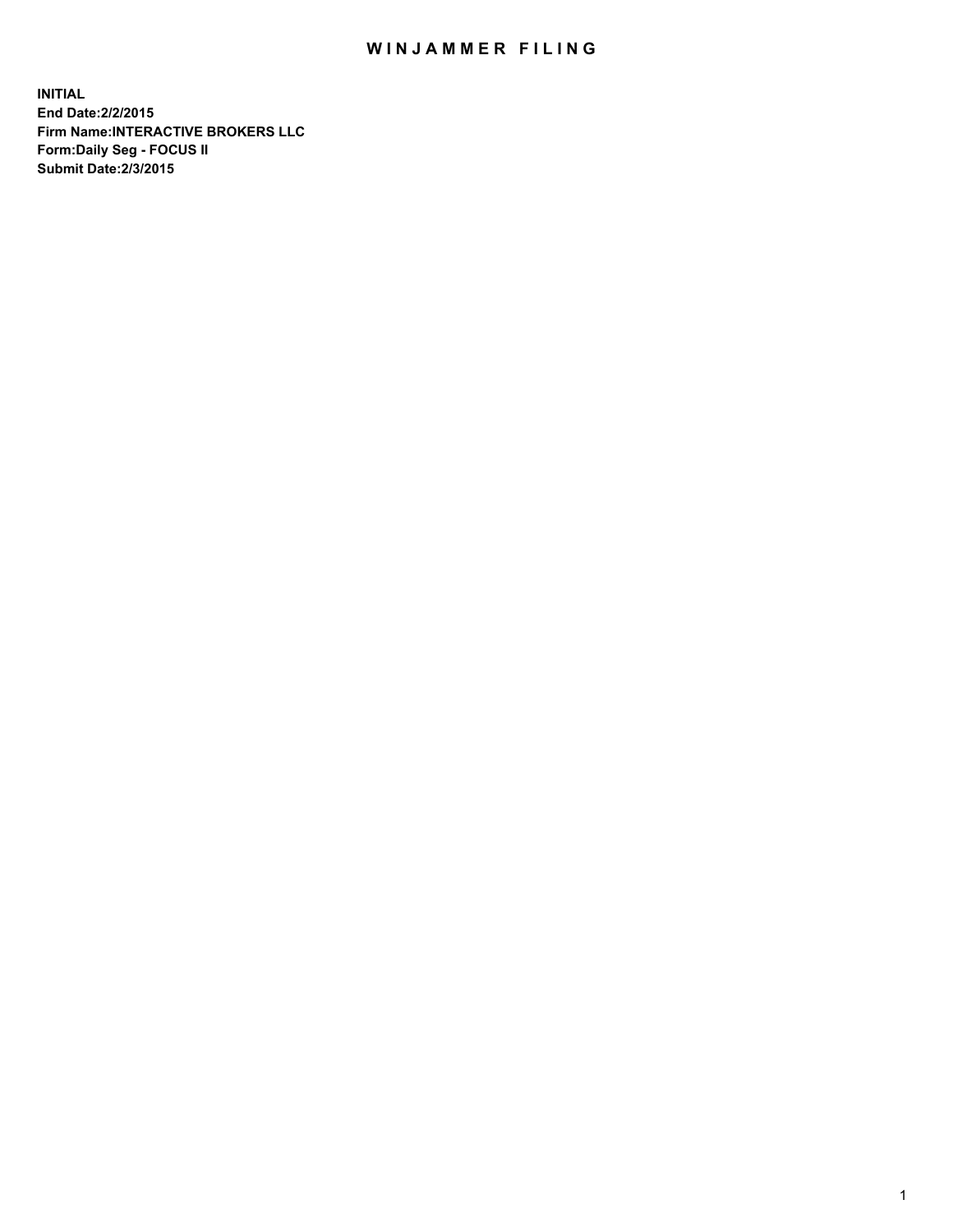## **INITIAL End Date:2/2/2015 Firm Name:INTERACTIVE BROKERS LLC Form:Daily Seg - FOCUS II Submit Date:2/3/2015 Daily Segregation - Cover Page**

| Name of Company<br><b>Contact Name</b><br><b>Contact Phone Number</b><br><b>Contact Email Address</b> | <b>INTERACTIVE BROKERS LLC</b><br><b>Michael Ellman</b><br>203-422-8926<br>mellman@interactivebrokers.co<br>$\underline{\mathbf{m}}$ |
|-------------------------------------------------------------------------------------------------------|--------------------------------------------------------------------------------------------------------------------------------------|
| FCM's Customer Segregated Funds Residual Interest Target (choose one):                                |                                                                                                                                      |
| a. Minimum dollar amount: ; or                                                                        | $\overline{\mathbf{0}}$                                                                                                              |
| b. Minimum percentage of customer segregated funds required:% ; or                                    | 0                                                                                                                                    |
| c. Dollar amount range between: and; or                                                               | 155,000,000 245,000,000                                                                                                              |
| d. Percentage range of customer segregated funds required between:% and%.                             | 00                                                                                                                                   |
| FCM's Customer Secured Amount Funds Residual Interest Target (choose one):                            |                                                                                                                                      |
| a. Minimum dollar amount: ; or                                                                        | $\overline{\mathbf{0}}$                                                                                                              |
| b. Minimum percentage of customer secured funds required:% ; or                                       | 0                                                                                                                                    |
| c. Dollar amount range between: and; or                                                               | 80,000,000 120,000,000                                                                                                               |
| d. Percentage range of customer secured funds required between:% and%.                                | 00                                                                                                                                   |
| FCM's Cleared Swaps Customer Collateral Residual Interest Target (choose one):                        |                                                                                                                                      |
| a. Minimum dollar amount: ; or                                                                        | $\overline{\mathbf{0}}$                                                                                                              |
| b. Minimum percentage of cleared swaps customer collateral required:% ; or                            | $\overline{\mathbf{0}}$                                                                                                              |
| c. Dollar amount range between: and; or                                                               | 0 <sub>0</sub>                                                                                                                       |
| d. Percentage range of cleared swaps customer collateral required between:% and%.                     | 0 <sub>0</sub>                                                                                                                       |
|                                                                                                       |                                                                                                                                      |
| Current ANC:on                                                                                        | 2,375,464,647 02-FEB-2015                                                                                                            |
| <b>Broker Dealer Minimum</b>                                                                          | 272,440,581                                                                                                                          |
| Debit/Deficit - CustomersCurrent AmountGross Amount                                                   |                                                                                                                                      |
| Domestic Debit/Deficit                                                                                | 4,379,382                                                                                                                            |
| Foreign Debit/Deficit                                                                                 | 7,657,1010                                                                                                                           |
| Debit/Deficit - Non CustomersCurrent AmountGross Amount                                               |                                                                                                                                      |
| Domestic Debit/Deficit                                                                                | 0 <sub>0</sub>                                                                                                                       |
| Foreign Debit/Deficit                                                                                 | 0 <sub>0</sub>                                                                                                                       |
| Proprietary Profit/Loss                                                                               |                                                                                                                                      |
| Domestic Profit/Loss                                                                                  | $\overline{\mathbf{0}}$                                                                                                              |
| Foreign Profit/Loss                                                                                   | $\underline{\mathbf{0}}$                                                                                                             |
| Proprietary Open Trade Equity<br>Domestic OTE                                                         |                                                                                                                                      |
|                                                                                                       | <u>0</u>                                                                                                                             |
| Foreign OTE<br><b>SPAN</b>                                                                            | <u>0</u>                                                                                                                             |
| <b>Customer SPAN Calculation</b>                                                                      | 1,126,648,826                                                                                                                        |
| Non-Customer SPAN Calcualation                                                                        | 39,764,008                                                                                                                           |
| <b>Proprietary Capital Charges</b>                                                                    |                                                                                                                                      |
| Minimum Dollar Amount Requirement                                                                     | <u>0</u><br>20,000,000 [7465]                                                                                                        |
| Other NFA Dollar Amount Requirement                                                                   | 22,068,850 [7475]                                                                                                                    |
|                                                                                                       |                                                                                                                                      |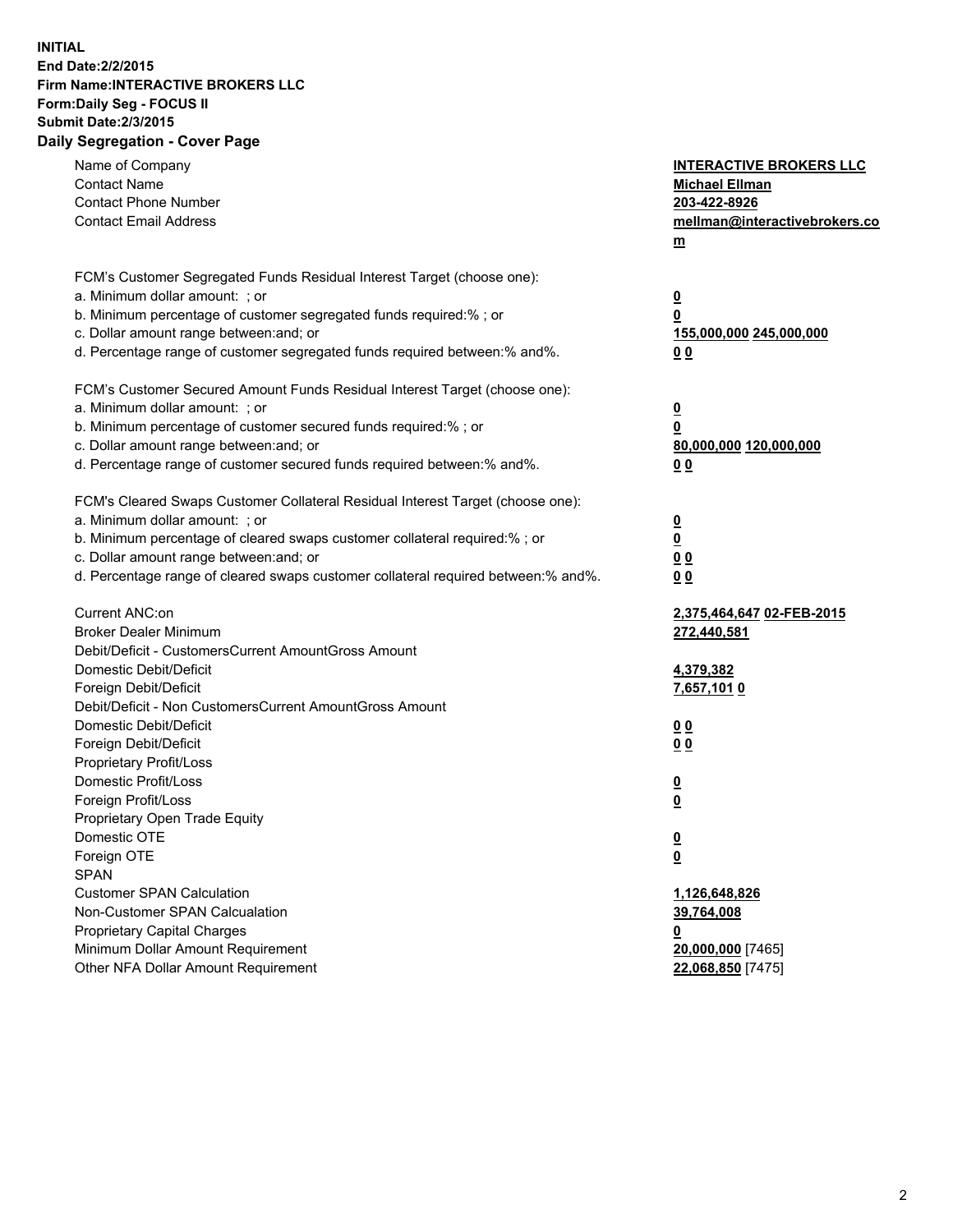## **INITIAL End Date:2/2/2015 Firm Name:INTERACTIVE BROKERS LLC Form:Daily Seg - FOCUS II Submit Date:2/3/2015 Daily Segregation - Secured Amounts**

|     | Foreign Futures and Foreign Options Secured Amounts                                         |                                  |
|-----|---------------------------------------------------------------------------------------------|----------------------------------|
|     | Amount required to be set aside pursuant to law, rule or regulation of a foreign            | $0$ [7305]                       |
|     | government or a rule of a self-regulatory organization authorized thereunder                |                                  |
| 1.  | Net ledger balance - Foreign Futures and Foreign Option Trading - All Customers             |                                  |
|     | A. Cash                                                                                     | 362,944,958 [7315]               |
|     | B. Securities (at market)                                                                   | $0$ [7317]                       |
| 2.  | Net unrealized profit (loss) in open futures contracts traded on a foreign board of trade   | 8,241,864 [7325]                 |
| 3.  | Exchange traded options                                                                     |                                  |
|     | a. Market value of open option contracts purchased on a foreign board of trade              | 113,905 [7335]                   |
|     | b. Market value of open contracts granted (sold) on a foreign board of trade                | 41,996 [7337]                    |
| 4.  | Net equity (deficit) (add lines 1. 2. and 3.)                                               | 371,258,731 [7345]               |
| 5.  | Account liquidating to a deficit and account with a debit balances - gross amount           | 7,657,101 [7351]                 |
|     | Less: amount offset by customer owned securities                                            | 0 [7352] 7,657,101 [7354]        |
| 6.  | Amount required to be set aside as the secured amount - Net Liquidating Equity              | 378,915,832 [7355]               |
|     | Method (add lines 4 and 5)                                                                  |                                  |
| 7.  | Greater of amount required to be set aside pursuant to foreign jurisdiction (above) or line | 378,915,832 [7360]               |
|     | 6.                                                                                          |                                  |
|     | FUNDS DEPOSITED IN SEPARATE REGULATION 30.7 ACCOUNTS                                        |                                  |
| 1.  | Cash in banks                                                                               |                                  |
|     | A. Banks located in the United States                                                       | 389,146,657 [7500]               |
|     | B. Other banks qualified under Regulation 30.7                                              | 0 [7520] 389,146,657 [7530]      |
| 2.  | Securities                                                                                  |                                  |
|     | A. In safekeeping with banks located in the United States                                   | $0$ [7540]                       |
|     | B. In safekeeping with other banks qualified under Regulation 30.7                          | 0 [7560] 0 [7570]                |
| 3.  | Equities with registered futures commission merchants                                       |                                  |
|     | A. Cash                                                                                     | $0$ [7580]                       |
|     | <b>B.</b> Securities                                                                        | $0$ [7590]                       |
|     | C. Unrealized gain (loss) on open futures contracts                                         | $0$ [7600]                       |
|     | D. Value of long option contracts                                                           | $0$ [7610]                       |
|     | E. Value of short option contracts                                                          | 0 [7615] 0 [7620]                |
| 4.  | Amounts held by clearing organizations of foreign boards of trade                           |                                  |
|     | A. Cash                                                                                     | $0$ [7640]                       |
|     | <b>B.</b> Securities                                                                        | $0$ [7650]                       |
|     | C. Amount due to (from) clearing organization - daily variation                             | $0$ [7660]                       |
|     | D. Value of long option contracts                                                           | $0$ [7670]                       |
|     | E. Value of short option contracts                                                          | 0 [7675] 0 [7680]                |
| 5.  | Amounts held by members of foreign boards of trade                                          |                                  |
|     | A. Cash                                                                                     | 84,989,172 [7700]                |
|     | <b>B.</b> Securities                                                                        | $0$ [7710]                       |
|     | C. Unrealized gain (loss) on open futures contracts                                         | -590,734 [7720]                  |
|     | D. Value of long option contracts                                                           | 113,911 [7730]                   |
|     | E. Value of short option contracts                                                          | -41,998 [7735] 84,470,351 [7740] |
| 6.  | Amounts with other depositories designated by a foreign board of trade                      | 0 [7760]                         |
| 7.  | Segregated funds on hand                                                                    | $0$ [7765]                       |
| 8.  | Total funds in separate section 30.7 accounts                                               | 473,617,008 [7770]               |
| 9.  | Excess (deficiency) Set Aside for Secured Amount (subtract line 7 Secured Statement         | 94,701,176 [7380]                |
|     | Page 1 from Line 8)                                                                         |                                  |
| 10. | Management Target Amount for Excess funds in separate section 30.7 accounts                 | 80,000,000 [7780]                |
| 11. | Excess (deficiency) funds in separate 30.7 accounts over (under) Management Target          | 14,701,176 [7785]                |
|     |                                                                                             |                                  |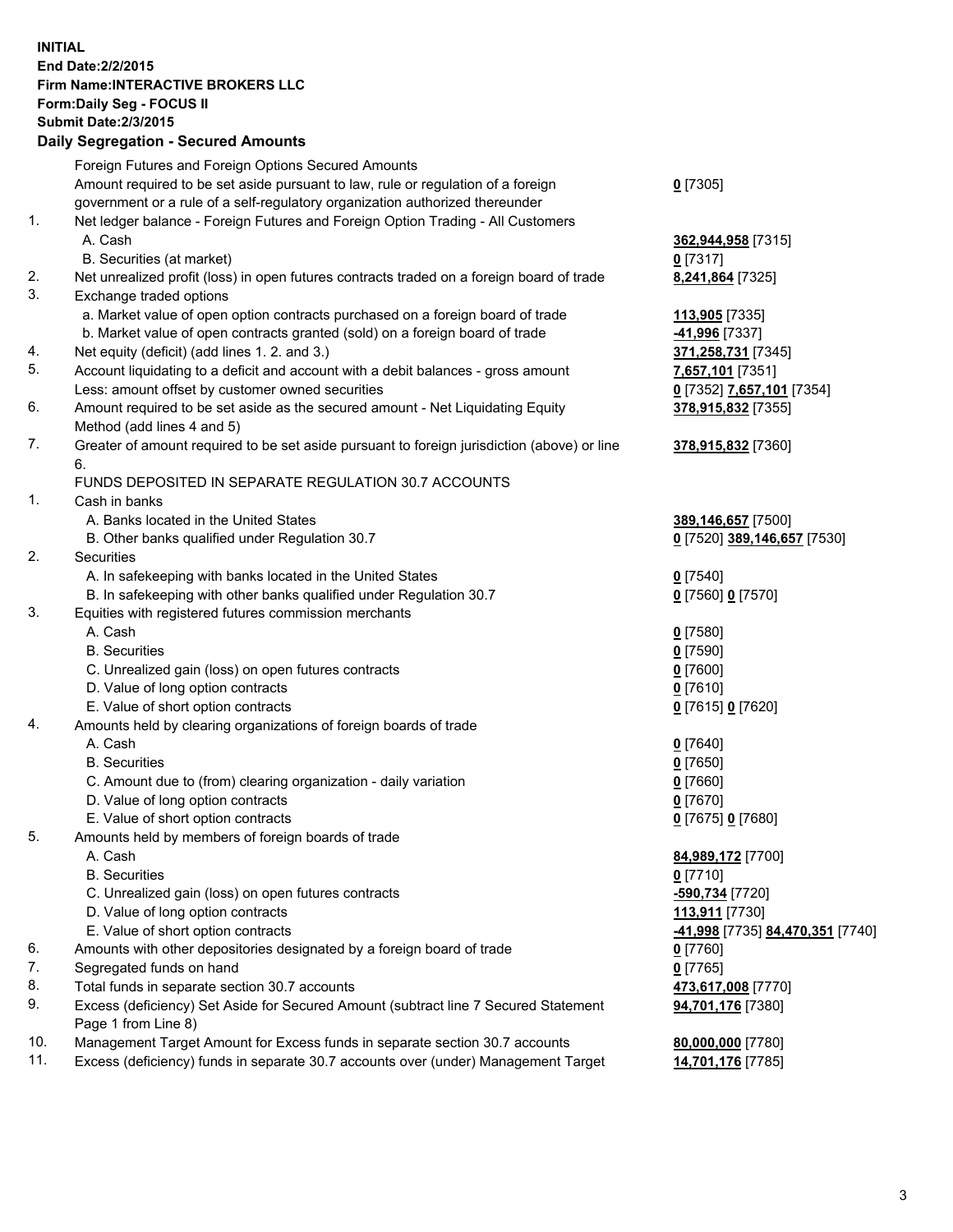**INITIAL End Date:2/2/2015 Firm Name:INTERACTIVE BROKERS LLC Form:Daily Seg - FOCUS II Submit Date:2/3/2015 Daily Segregation - Segregation Statement** SEGREGATION REQUIREMENTS(Section 4d(2) of the CEAct) 1. Net ledger balance A. Cash **2,386,439,668** [7010] B. Securities (at market) **0** [7020] 2. Net unrealized profit (loss) in open futures contracts traded on a contract market **66,118,084** [7030] 3. Exchange traded options A. Add market value of open option contracts purchased on a contract market **124,256,879** [7032] B. Deduct market value of open option contracts granted (sold) on a contract market **-195,717,150** [7033] 4. Net equity (deficit) (add lines 1, 2 and 3) **2,381,097,481** [7040] 5. Accounts liquidating to a deficit and accounts with debit balances - gross amount **4,379,382** [7045] Less: amount offset by customer securities **0** [7047] **4,379,382** [7050] 6. Amount required to be segregated (add lines 4 and 5) **2,385,476,863** [7060] FUNDS IN SEGREGATED ACCOUNTS 7. Deposited in segregated funds bank accounts A. Cash **502,363,645** [7070] B. Securities representing investments of customers' funds (at market) **1,218,764,901** [7080] C. Securities held for particular customers or option customers in lieu of cash (at market) **0** [7090] 8. Margins on deposit with derivatives clearing organizations of contract markets A. Cash **14,100,409** [7100] B. Securities representing investments of customers' funds (at market) **100,053,657** [7110] C. Securities held for particular customers or option customers in lieu of cash (at market) **0** [7120] 9. Net settlement from (to) derivatives clearing organizations of contract markets **1,643,146** [7130] 10. Exchange traded options A. Value of open long option contracts **1,301,853** [7132] B. Value of open short option contracts **-11,241,304** [7133] 11. Net equities with other FCMs A. Net liquidating equity **-53,806,904** [7140] B. Securities representing investments of customers' funds (at market) **850,432,316** [7160] C. Securities held for particular customers or option customers in lieu of cash (at market) **0** [7170] 12. Segregated funds on hand **0** [7150] 13. Total amount in segregation (add lines 7 through 12) **2,623,611,719** [7180] 14. Excess (deficiency) funds in segregation (subtract line 6 from line 13) **238,134,856** [7190] 15. Management Target Amount for Excess funds in segregation **155,000,000** [7194]

16. Excess (deficiency) funds in segregation over (under) Management Target Amount Excess

**83,134,856** [7198]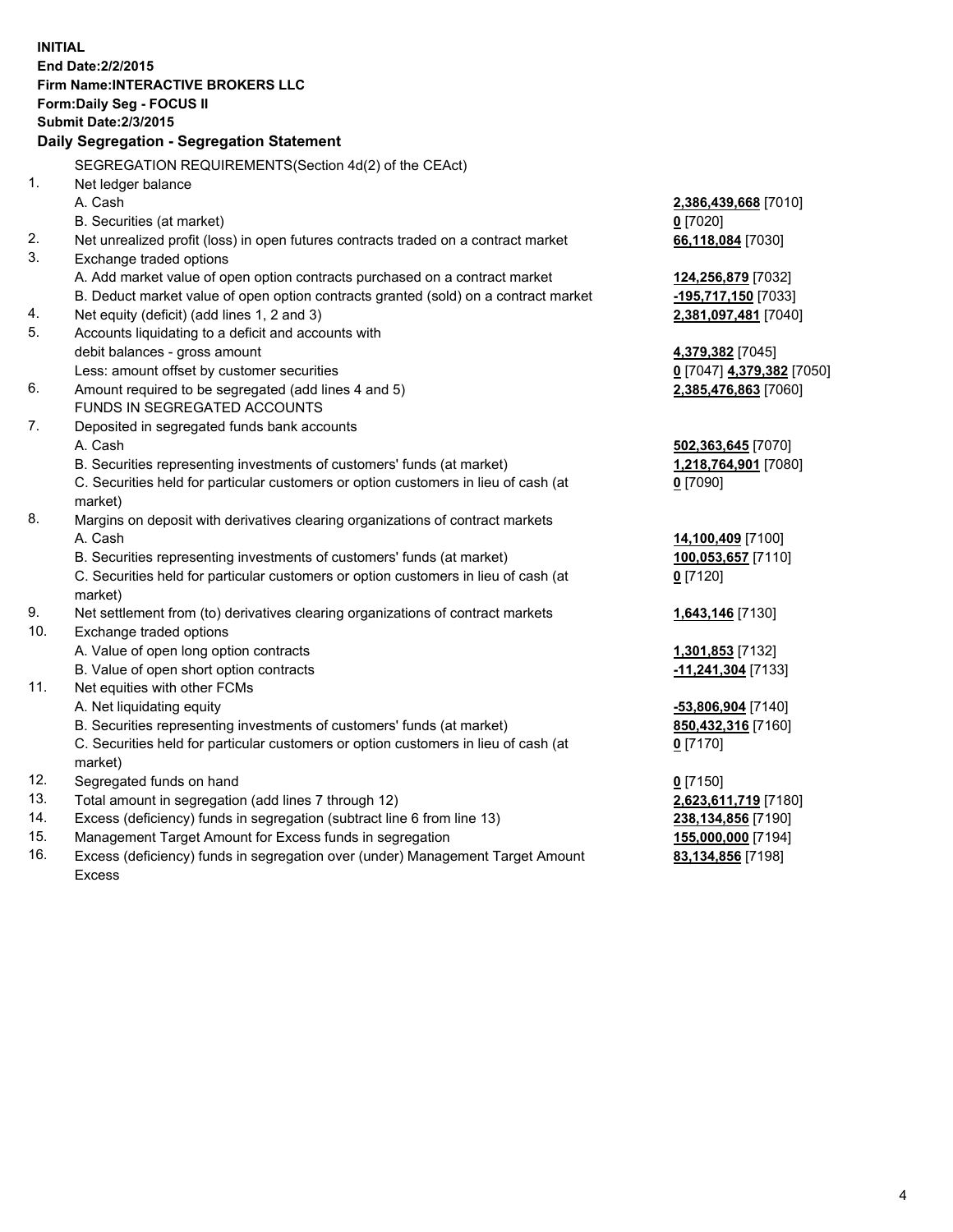## **INITIAL End Date:2/2/2015 Firm Name:INTERACTIVE BROKERS LLC Form:Daily Seg - FOCUS II Submit Date:2/3/2015 Daily Segregation - Supplemental**

| $\blacksquare$ | Total gross margin deficiencies - Segregated Funds Origin                              | 215,850 [9100] |
|----------------|----------------------------------------------------------------------------------------|----------------|
| $\sim$         | Total gross margin deficiencies - Secured Funds Origin                                 | 81,810 [9101]  |
| $\blacksquare$ | Total gross margin deficiencies - Cleared Swaps Customer Collateral Funds Origin       | $0$ [9102]     |
| $\blacksquare$ | Total gross margin deficiencies - Noncustomer and Proprietary Accounts Origin          | $0$ [9103]     |
| $\blacksquare$ | Total number of accounts contributing to total gross margin deficiencies - Segregated  | 7 [9104]       |
|                | Funds Origin                                                                           |                |
| $\blacksquare$ | Total number of accounts contributing to total gross margin deficiencies - Secured     | $4$ [9105]     |
|                | Funds Origin                                                                           |                |
| Ξ.             | Total number of accounts contributing to the total gross margin deficiencies - Cleared | $0$ [9106]     |
|                | Swaps Customer Collateral Funds Origin                                                 |                |
| ۰              | Total number of accounts contributing to the total gross margin deficiencies -         | $0$ [9107]     |
|                | Noncustomer and Proprietary Accounts Origin                                            |                |
| $\blacksquare$ | Upload a copy of the firm's daily margin report the FCM uses to issue margin calls     |                |
|                | which corresponds with the reporting date.                                             |                |

02.02.2015 Commodity Margin Deficiency Report.xls